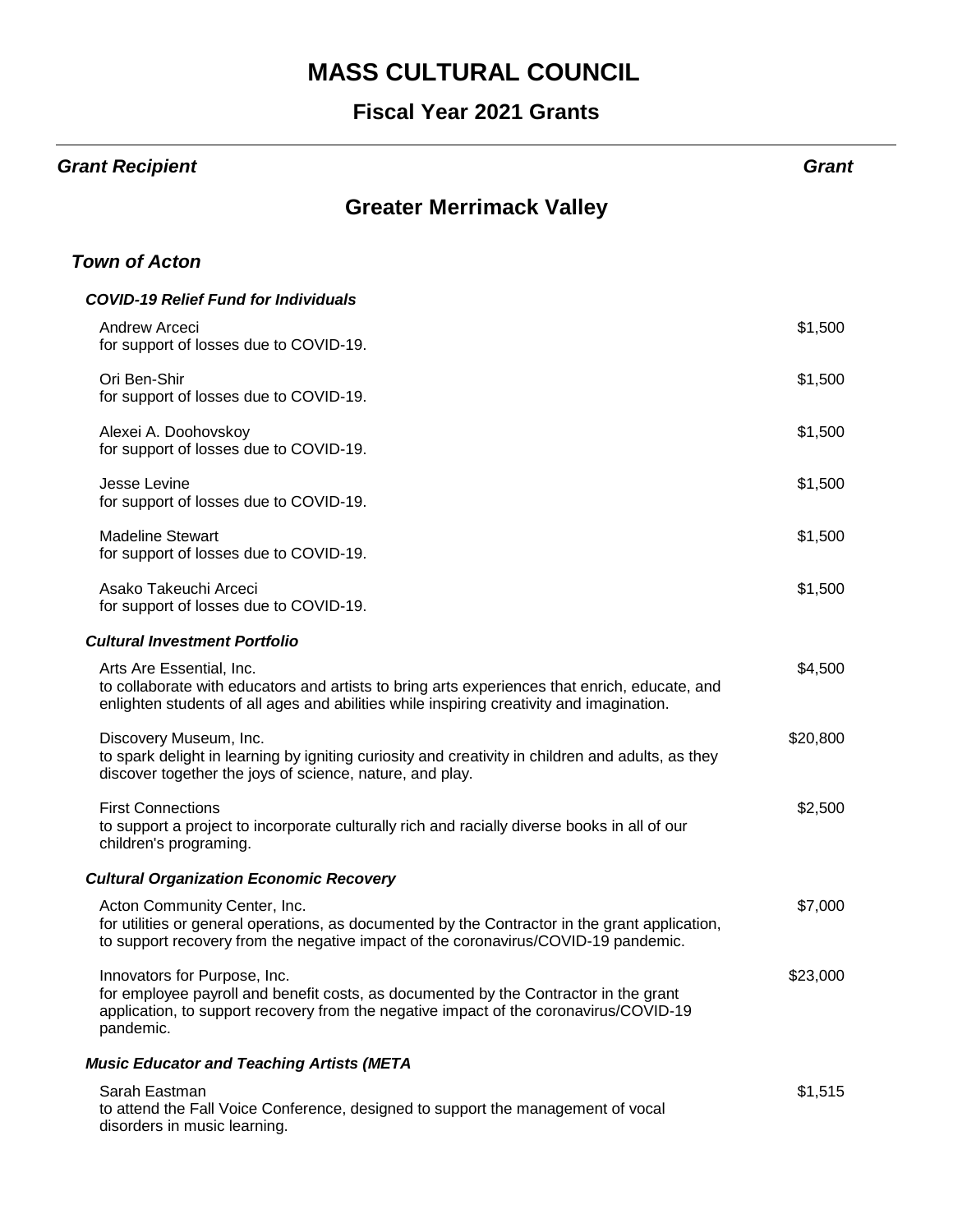| <b>Grant Recipient</b>                                                                                                                                                                                                                                                                               | <b>Grant</b> |  |
|------------------------------------------------------------------------------------------------------------------------------------------------------------------------------------------------------------------------------------------------------------------------------------------------------|--------------|--|
| <b>Universal Participation</b>                                                                                                                                                                                                                                                                       |              |  |
| Discovery Museum, Inc.<br>to address the acute need for children and adults of all abilities to play outside and actively<br>enjoy nature.                                                                                                                                                           | \$3,000      |  |
| The Open Door Theater of Acton, Inc.<br>to activate American Sign Language for performance integration of hearing and Deaf<br>players.                                                                                                                                                               | \$3,000      |  |
| <b>Town of Bedford</b>                                                                                                                                                                                                                                                                               |              |  |
| <b>Artist Fellowship</b>                                                                                                                                                                                                                                                                             |              |  |
| <b>Astrid Reischwitz</b><br>for artistic professional development.                                                                                                                                                                                                                                   | \$1,500      |  |
| <b>Local Cultural Council Allocation</b>                                                                                                                                                                                                                                                             |              |  |
| <b>Bedford Cultural Council</b>                                                                                                                                                                                                                                                                      | \$5,900      |  |
| <b>Massachusetts Cultural Districts Initiative</b>                                                                                                                                                                                                                                                   |              |  |
| <b>Bedford Cultural District</b><br>to help Bedford Cultural District recover and rebuild from the impact of COVID-19; to create<br>a website highlighting the district resources; to create a public art project related to<br>pandemic recovery; and for a public celebration of the new District. | \$7,500      |  |
| <b>Town of Billerica</b>                                                                                                                                                                                                                                                                             |              |  |
| <b>Local Cultural Council Allocation</b>                                                                                                                                                                                                                                                             |              |  |
| <b>Billerica Cultural Council</b>                                                                                                                                                                                                                                                                    | \$19,300     |  |
| <b>Town of Boxborough</b>                                                                                                                                                                                                                                                                            |              |  |
| <b>Cultural Investment Portfolio</b>                                                                                                                                                                                                                                                                 |              |  |
| The Spectrum Singers, Inc.<br>to perform music from the pre-Renaissance to the present, emphasizing seldom-heard<br>works by master composers in creative programs that illuminate contrasts and resonances<br>among the works.                                                                      | \$4,500      |  |
| <b>Local Cultural Council Allocation</b>                                                                                                                                                                                                                                                             |              |  |
| Acton-Boxborough Cultural Council                                                                                                                                                                                                                                                                    | \$13,100     |  |
| <b>Town of Burlington</b>                                                                                                                                                                                                                                                                            |              |  |
| <b>Festivals - Fall/Winter</b>                                                                                                                                                                                                                                                                       |              |  |
| <b>Boston New Music Initiative</b><br>to support Living Music Summit with the production, promotion and/or development of<br>festival audiences.                                                                                                                                                     | \$500        |  |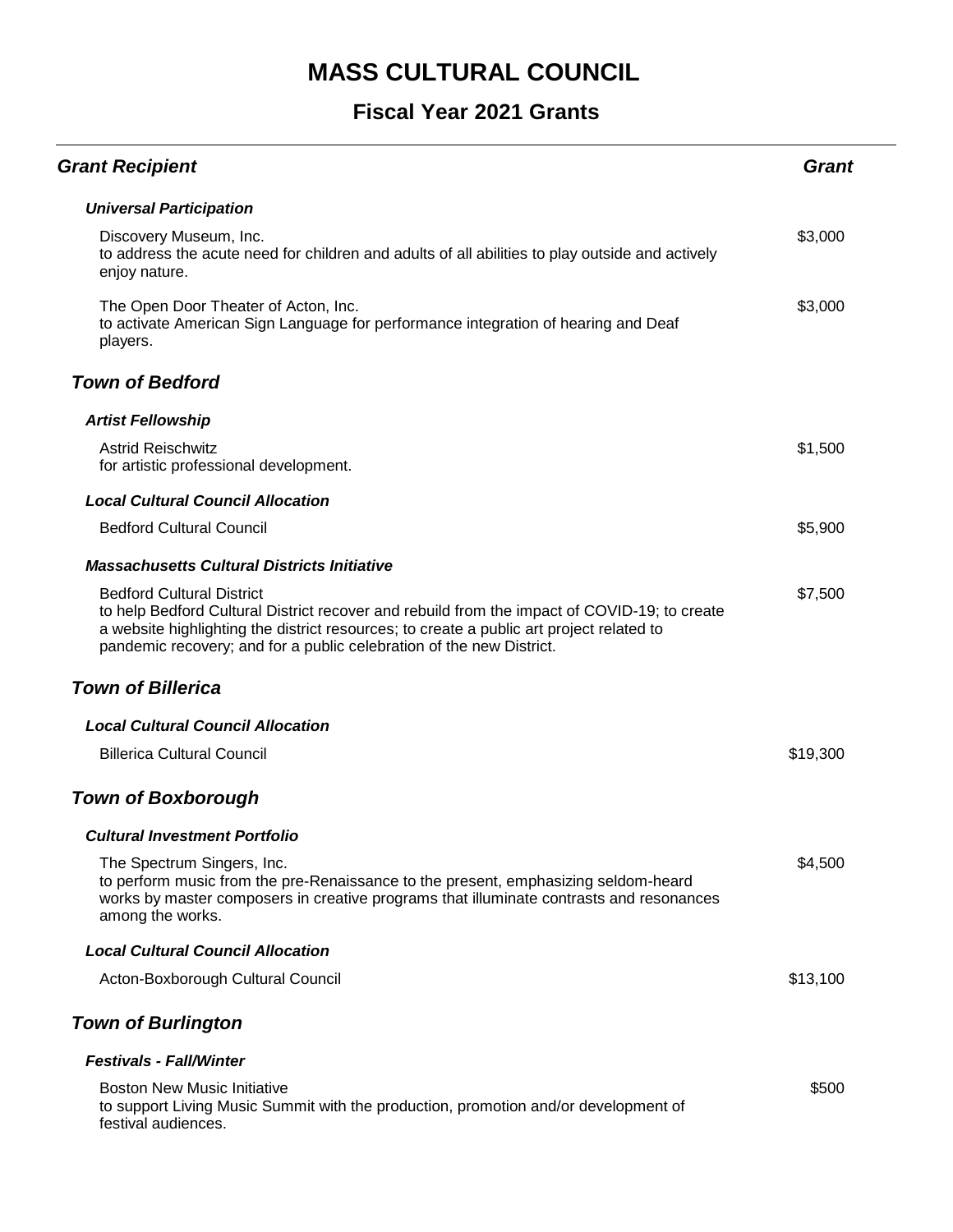| <b>Grant Recipient</b>                                                                                                                                                                                                                                                                                                                                                            | <b>Grant</b> |
|-----------------------------------------------------------------------------------------------------------------------------------------------------------------------------------------------------------------------------------------------------------------------------------------------------------------------------------------------------------------------------------|--------------|
| <b>Local Cultural Council Allocation</b>                                                                                                                                                                                                                                                                                                                                          |              |
| <b>Burlington Cultural Council</b>                                                                                                                                                                                                                                                                                                                                                | \$7,600      |
| <b>Town of Carlisle</b>                                                                                                                                                                                                                                                                                                                                                           |              |
| <b>Artist Fellowship</b>                                                                                                                                                                                                                                                                                                                                                          |              |
| Laurence Cuelenaere<br>for artistic professional development.                                                                                                                                                                                                                                                                                                                     | \$1,500      |
| <b>Local Cultural Council Allocation</b>                                                                                                                                                                                                                                                                                                                                          |              |
| <b>Carlisle Cultural Council</b>                                                                                                                                                                                                                                                                                                                                                  | \$4,900      |
| <b>Town of Chelmsford</b>                                                                                                                                                                                                                                                                                                                                                         |              |
| <b>Artist Fellowship</b>                                                                                                                                                                                                                                                                                                                                                          |              |
| Shevaun A. Mizrahi<br>for artistic professional development.                                                                                                                                                                                                                                                                                                                      | \$15,000     |
| <b>Local Cultural Council Allocation</b>                                                                                                                                                                                                                                                                                                                                          |              |
| <b>Chelmsford Cultural Council</b>                                                                                                                                                                                                                                                                                                                                                | \$14,900     |
| <b>Town of Concord</b>                                                                                                                                                                                                                                                                                                                                                            |              |
| <b>Artist Fellowship</b>                                                                                                                                                                                                                                                                                                                                                          |              |
| <b>Bremner Benedict</b><br>for artistic professional development.                                                                                                                                                                                                                                                                                                                 | \$1,500      |
| <b>COVID-19 Relief Fund for Individuals</b>                                                                                                                                                                                                                                                                                                                                       |              |
| Alan S. Goodrich<br>for support of losses due to COVID-19.                                                                                                                                                                                                                                                                                                                        | \$1,500      |
| <b>Cultural Facilities Fund</b>                                                                                                                                                                                                                                                                                                                                                   |              |
| 51 Walden, Inc.<br>to install a mechanical fresh air ventilation system and air conditioning.                                                                                                                                                                                                                                                                                     | \$130,000    |
| <b>Cultural Investment Portfolio</b>                                                                                                                                                                                                                                                                                                                                              |              |
| Concord Chamber Music Society, Inc.<br>to enhance cultural life in Concord, MA and surrounding communities through the<br>presentation of high caliber, affordable concerts and the administration of educational<br>outreach programs that bring the experience of live chamber music to individuals that might<br>not ordinarily have the opportunity to attend a CCMS concert. | \$4,500      |
| The Concord Chorus, Inc.<br>to support a video project to show the 75-year-old Concord Chorus's deep roots in Concord<br>and metro-Boston.                                                                                                                                                                                                                                        | \$2,500      |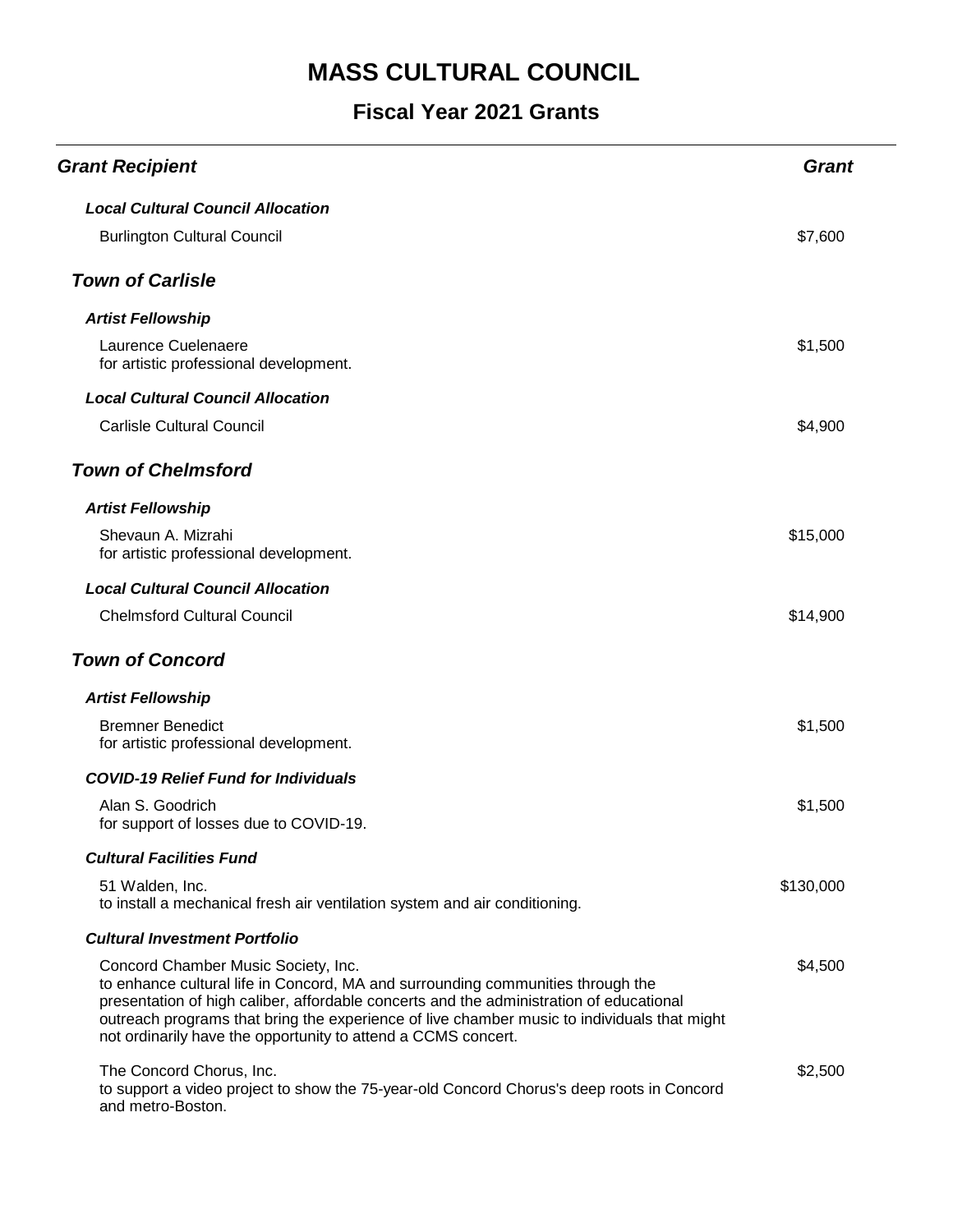#### **Fiscal Year 2021 Grants**

| <b>Grant Recipient</b>                                                                                                                                                                                                                                                                                                                                        | <b>Grant</b> |
|---------------------------------------------------------------------------------------------------------------------------------------------------------------------------------------------------------------------------------------------------------------------------------------------------------------------------------------------------------------|--------------|
| <b>Concord Museum</b><br>to educate visitors of all ages about the history of Concord and its continuing influence on<br>American political, literary and cultural life; and to use the collection to serve as a catalyst<br>for changing exhibitions, extended classroom learning, dynamic programs, and publications<br>relevant to an ever-changing world. | \$23,300     |
| Massachusetts Center for the Book, Inc.<br>to develop, support, and promote cultural programming to (1) advance lifelong literacy, (2)<br>increase audiences for Massachusetts writing and publishing, (3) stimulate interest in the<br>book arts and (4) highlight literary tourism sites.                                                                   | \$5,800      |
| The Nature Connection, Inc.<br>to support the human spirit by offering and building connections between people and the<br>natural world.                                                                                                                                                                                                                      | \$5,900      |
| Radius Ensemble, Inc.<br>to liberate classical music for a new generation of music lovers with a fresh combination of<br>eclectic programming and intimate performances by extraordinary musicians.                                                                                                                                                           | \$4,500      |
| The Umbrella Arts Center<br>to inspire creativity, learning, and personal growth through arts education programs,<br>performing and visual arts presentations, and community collaborations.                                                                                                                                                                  | \$21,800     |
| <b>Cultural Organization Economic Recovery</b>                                                                                                                                                                                                                                                                                                                |              |
| 51 Walden, Inc.<br>for current mortgage payments, mortgage interest or rent or utilities or general operations,<br>as documented by the Contractor in the grant application, to support recovery from the<br>negative impact of the coronavirus/COVID-19 pandemic.                                                                                            | \$18,000     |
| Concord Chamber Music Society, Inc.<br>for employee payroll and benefit costs or utilities or general operations, as documented by<br>the Contractor in the grant application, to support recovery from the negative impact of the<br>coronavirus/COVID-19 pandemic.                                                                                          | \$15,000     |
| The Concord Players, Inc.<br>for current mortgage payments, mortgage interest or rent or utilities or general operations,<br>as documented by the Contractor in the grant application, to support recovery from the<br>negative impact of the coronavirus/COVID-19 pandemic.                                                                                  | \$30,000     |
| The Nature Connection, Inc.<br>for employee payroll and benefit costs or current mortgage payments, mortgage interest or<br>rent or general operations, as documented by the Contractor in the grant application, to<br>support recovery from the negative impact of the coronavirus/COVID-19 pandemic.                                                       | \$56,000     |
| Radius Ensemble, Inc.<br>for employee payroll and benefit costs, as documented by the Contractor in the grant<br>application, to support recovery from the negative impact of the coronavirus/COVID-19<br>pandemic.                                                                                                                                           | \$9,000      |
| <b>Festivals - Fall/Winter</b>                                                                                                                                                                                                                                                                                                                                |              |
| The Umbrella Arts Center<br>to support The Umbrella Artfest with the production, promotion and/or development of                                                                                                                                                                                                                                              | \$500        |

festival audiences.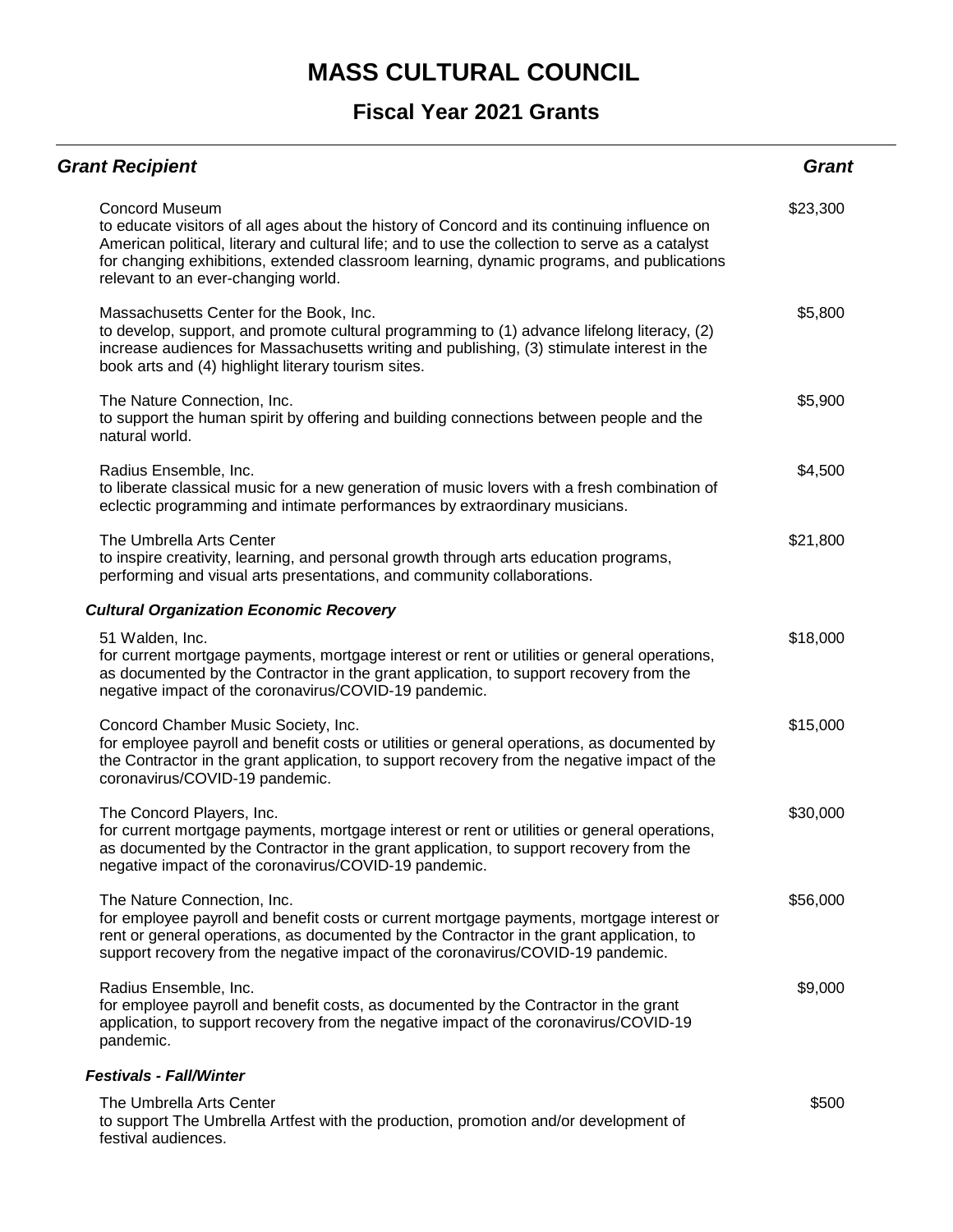| <b>Grant Recipient</b>                                                                                                                                                                              | <b>Grant</b> |
|-----------------------------------------------------------------------------------------------------------------------------------------------------------------------------------------------------|--------------|
| <b>Local Cultural Council Allocation</b>                                                                                                                                                            |              |
| <b>Concord Cultural Council</b>                                                                                                                                                                     | \$6,000      |
| <b>Massachusetts Cultural Districts Initiative</b>                                                                                                                                                  |              |
| <b>Concord Center Cultural District</b><br>to prepare video and brochure/map that will highlight the special offerings found at each of<br>the arts/cultural resources available in Concord Center. | \$7,500      |
| West Concord Junction Cultural District<br>to create a branding campaign to better define and market the cultural district.                                                                         | \$7,500      |
| <b>Universal Participation</b>                                                                                                                                                                      |              |
| The Nature Connection, Inc.<br>to develop accessible marketing and program materials that will allow more people to<br>engage with our work.                                                        | \$3,000      |
| The Umbrella Arts Center<br>for participating in Innovation and Learning Network workshops.                                                                                                         | \$3,000      |
| <b>Town of Dracut</b>                                                                                                                                                                               |              |
| <b>Cultural Investment Portfolio</b>                                                                                                                                                                |              |
| <b>Dracut Arts</b><br>to support four 1-day Arts Events, consisting of an Art Gallery, Author's Readings and Q&A,<br>and Concert.                                                                   | \$2,500      |
| <b>Local Cultural Council Allocation</b>                                                                                                                                                            |              |
| <b>Dracut Cultural Council</b>                                                                                                                                                                      | \$18,100     |
| <b>Town of Dunstable</b>                                                                                                                                                                            |              |
| <b>Local Cultural Council Allocation</b>                                                                                                                                                            |              |
| <b>Dunstable Cultural Council</b>                                                                                                                                                                   | \$4,900      |
| <b>Town of Lexington</b>                                                                                                                                                                            |              |
| <b>Artist Fellowship</b>                                                                                                                                                                            |              |
| <b>Christine Southworth</b><br>for artistic professional development.                                                                                                                               | \$1,500      |
| <b>COVID-19 Relief Fund for Individuals</b>                                                                                                                                                         |              |
| Noah E. Harrington<br>for support of losses due to COVID-19.                                                                                                                                        | \$1,500      |
| <b>Christine Southworth</b><br>for support of losses due to COVID-19.                                                                                                                               | \$1,500      |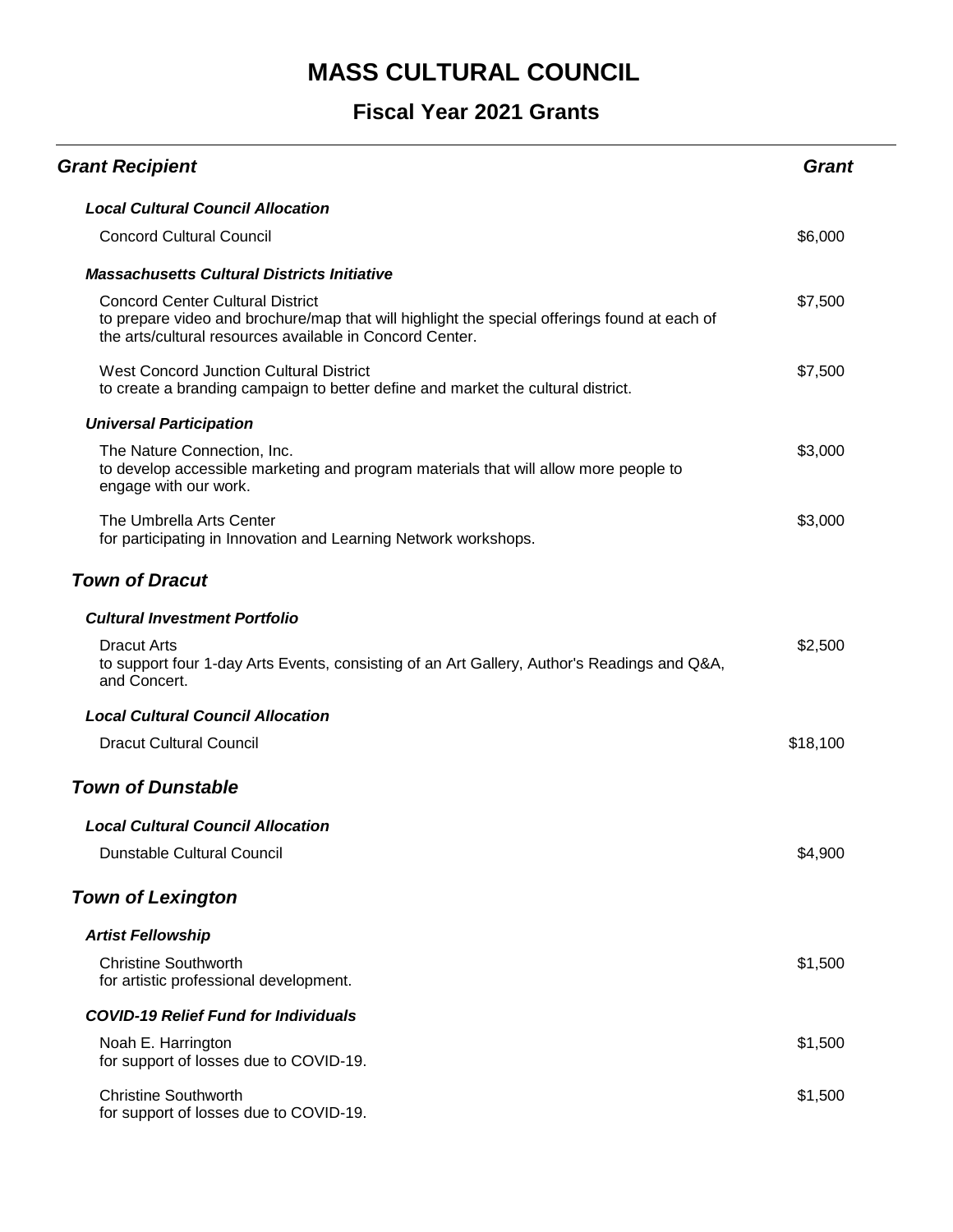| <b>Grant Recipient</b>                                                                                                                                                                                                                                        | Grant     |
|---------------------------------------------------------------------------------------------------------------------------------------------------------------------------------------------------------------------------------------------------------------|-----------|
| <b>Cultural Facilities Fund</b>                                                                                                                                                                                                                               |           |
| Lexington Arts and Crafts Society<br>for three renovation projects: a lift to transport members and visitors between floors; a<br>remodeled restroom, which is ADA compliant; and, HVAC modifications for Covid-safety.                                       | \$60,000  |
| Lexington Arts and Crafts Society<br>for a systems replacement plan.                                                                                                                                                                                          | \$7,000   |
| <b>Cultural Investment Portfolio</b>                                                                                                                                                                                                                          |           |
| Lexington Symphony, Inc.<br>to support musical study and community outreach program, Orchestrating Kids through<br>Classics.                                                                                                                                  | \$9,600   |
| Shadaj, Inc.<br>To support a Community Outreach event 2021 featuring Festival of Indian Classical Music,<br>a series of LIVE online streaming concerts and lecture demonstrations, involving world<br>class classical musicians and musicologists.            | \$2,500   |
| Special Needs Arts Programs, Inc.<br>to provide people with disabilities opportunities that celebrate each person's unique abilities<br>through the arts.                                                                                                     | \$3,500   |
| <b>Local Cultural Council Allocation</b>                                                                                                                                                                                                                      |           |
| Lexington Council for the Arts                                                                                                                                                                                                                                | \$7,100   |
| <b>Town of Lincoln</b>                                                                                                                                                                                                                                        |           |
| <b>COVID-19 Relief Fund for Individuals</b>                                                                                                                                                                                                                   |           |
| Angela Shyr<br>for support of losses due to COVID-19.                                                                                                                                                                                                         | \$1,500   |
| <b>Cultural Facilities Fund</b>                                                                                                                                                                                                                               |           |
| DeCordova Sculpture Park and Museum<br>to enhance universal access in a region of the Sculpture Park and Museum and to<br>transform an underutilized area of the Park into a visitor-friendly space supporting public<br>engagement, programming, and events. | \$200,000 |
| Massachusetts Audubon Society, Inc.<br>for the completion of the net-zero addition to Pleasant Valley's historic barn in order to<br>create accessible visitor amenities.                                                                                     | \$100,000 |
| <b>Cultural Investment Portfolio</b>                                                                                                                                                                                                                          |           |
| DeCordova Sculpture Park and Museum<br>to inspire, educate, and delight with contemporary art from New England and beyond<br>through sculptures in the landscape and museum exhibitions.                                                                      | \$40,800  |
| Massachusetts Audubon Society, Inc.<br>to capture the attention of the inquisitive mind, instill a respect for all life, and foster an<br>intelligent understanding of the human position in the natural world.                                               | \$60,000  |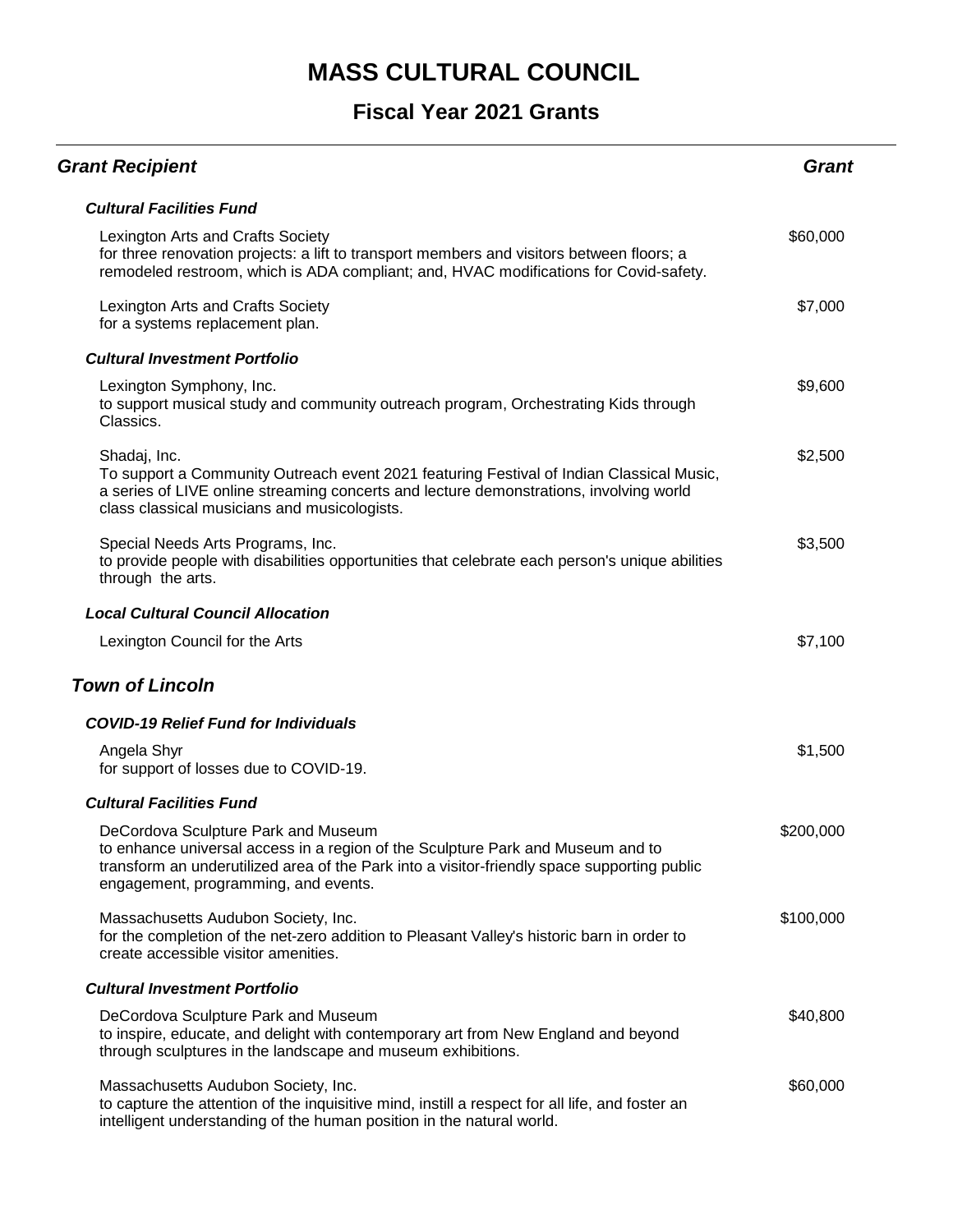| <b>Grant Recipient</b>                                                                                                                                                                                                                                              | <b>Grant</b> |
|---------------------------------------------------------------------------------------------------------------------------------------------------------------------------------------------------------------------------------------------------------------------|--------------|
| <b>Local Cultural Council Allocation</b>                                                                                                                                                                                                                            |              |
| <b>Lincoln Cultural Council</b>                                                                                                                                                                                                                                     | \$4,900      |
| <b>STARS Residency</b>                                                                                                                                                                                                                                              |              |
| Birches School, Inc.<br>for a fully remote school residency with SaulPaul in arts and social/emotional learning<br>based on his album "Be The Change."                                                                                                              | \$4,850      |
| <b>Universal Participation</b>                                                                                                                                                                                                                                      |              |
| Massachusetts Audubon Society, Inc.<br>to support decolonizing our work, collaboratively, with the help and guidance of tribal<br>consultants.                                                                                                                      | \$3,000      |
| <b>YouthReach</b>                                                                                                                                                                                                                                                   |              |
| Massachusetts Audubon Society, Inc.<br>to provide out-of-school opportunities for youth in Lowell to work alongside mentors to<br>conduct scientific investigations, participate in habitat stewardship projects, and develop<br>leadership skills.                 | \$20,000     |
| <b>Town of Littleton</b>                                                                                                                                                                                                                                            |              |
| <b>COVID-19 Relief Fund for Individuals</b>                                                                                                                                                                                                                         |              |
| Todd H. Rider<br>for support of losses due to COVID-19.                                                                                                                                                                                                             | \$1,500      |
| <b>Cultural Investment Portfolio</b>                                                                                                                                                                                                                                |              |
| The Cannon Theatre<br>to support an online production of "The Last 5 Years" by Jason Robert Brown                                                                                                                                                                   | \$1,000      |
| Indian Hill Music, Inc.<br>for a community music school, offering instruction in 30+ instruments and voice to all<br>ages/abilities and scholarships; professional symphonic concerts and other high-caliber<br>music series; extensive array of outreach programs. | \$33,700     |
| <b>Local Cultural Council Allocation</b>                                                                                                                                                                                                                            |              |
| <b>Littleton Cultural Council</b>                                                                                                                                                                                                                                   | \$5,800      |
| <b>City of Lowell</b>                                                                                                                                                                                                                                               |              |
| <b>COVID-19 Relief Fund for Individuals</b>                                                                                                                                                                                                                         |              |
| Glenn K. Billingsley<br>for support of losses due to COVID-19.                                                                                                                                                                                                      | \$1,500      |
| <b>Tim Gearan</b><br>for support of losses due to COVID-19.                                                                                                                                                                                                         | \$1,500      |
| Jared F. Holaday<br>for support of losses due to COVID-19.                                                                                                                                                                                                          | \$1,500      |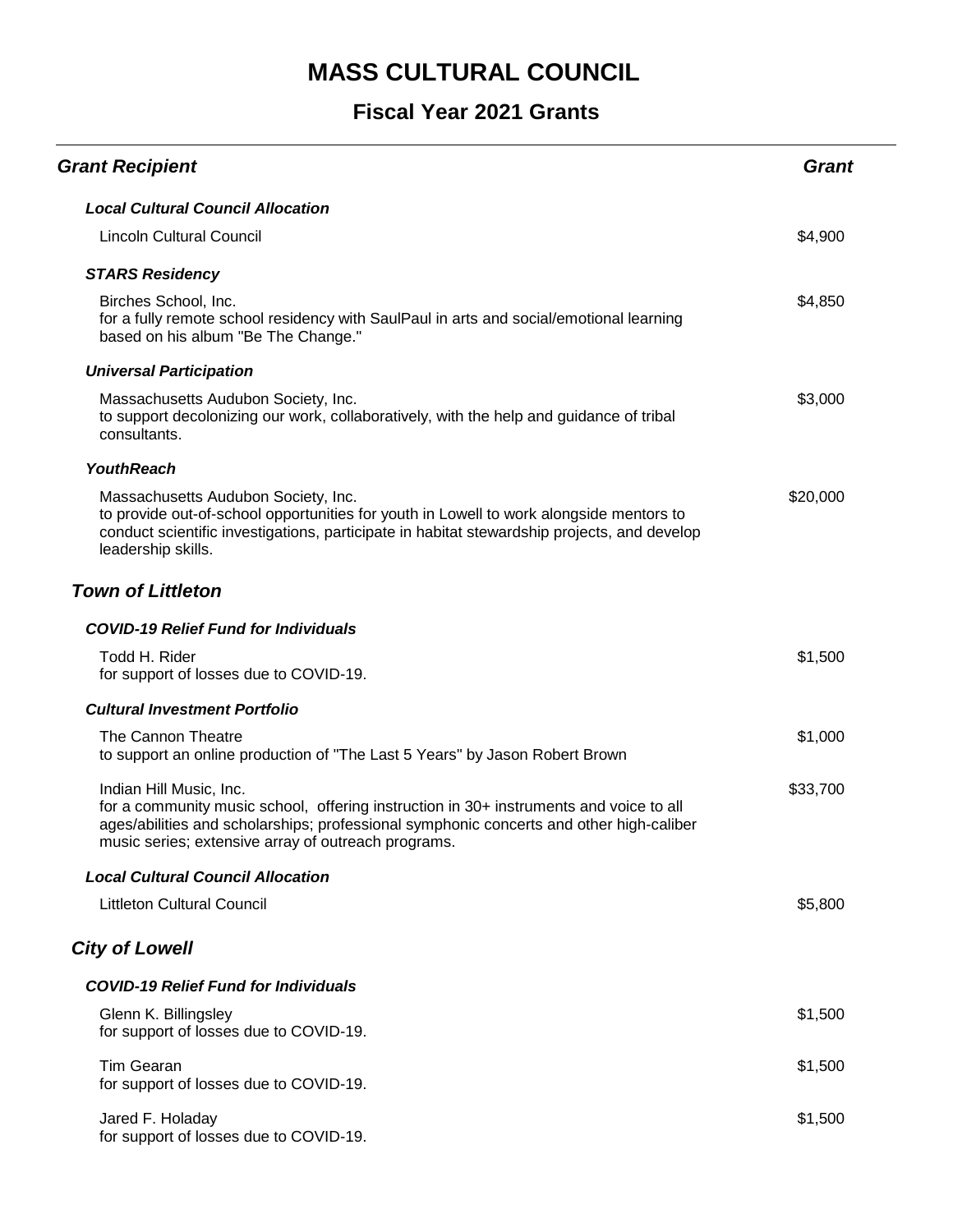| <b>Grant Recipient</b>                                                                                                                                                                                                                                               | <b>Grant</b> |
|----------------------------------------------------------------------------------------------------------------------------------------------------------------------------------------------------------------------------------------------------------------------|--------------|
| Jennifer Kearney<br>for support of losses due to COVID-19.                                                                                                                                                                                                           | \$1,500      |
| George Middleton<br>for support of losses due to COVID-19.                                                                                                                                                                                                           | \$1,500      |
| <b>Barbara Poole</b><br>for support of losses due to COVID-19.                                                                                                                                                                                                       | \$1,500      |
| Dori A. Robinson<br>for support of losses due to COVID-19.                                                                                                                                                                                                           | \$1,500      |
| <b>Ralph Sutter</b><br>for support of losses due to COVID-19.                                                                                                                                                                                                        | \$1,500      |
| <b>Cultural Facilities Fund</b>                                                                                                                                                                                                                                      |              |
| Lowell Makes, Inc.<br>for repairs to the roof of the building.                                                                                                                                                                                                       | \$10,000     |
| Whistler House Museum of Art<br>for the renovation and expansion of the 200 year old Whistler House, home to the oldest<br>arts organization in the US, to construct a new multi-functional gallery, classrooms, and art<br>center.                                  | \$200,000    |
| <b>Cultural Investment Portfolio</b>                                                                                                                                                                                                                                 |              |
| Angkor Dance Troupe, Inc.<br>to preserve and develop Cambodian traditional performing arts by providing in-depth arts<br>training for young people, particularly at-risk Cambodian American youth; and to provide a<br>safe and caring place for out-of-school time. | \$4,600      |
| Lowell Parks & Conservation Trust, Inc.<br>to improve the quality of life for the people of Lowell through the creation, conservation, and<br>preservation of parks, open spaces, and special places.                                                                | \$7,200      |
| <b>Lowell Storytelling</b><br>to support "Stories of Being an Outsider," a live storytelling event took place on Zoom.                                                                                                                                               | \$2,500      |
| <b>Merrimack Repertory Theatre</b><br>to create theatrical productions at the highest level of artistic excellence and make them<br>affordable to the broadest possible community.                                                                                   | \$26,500     |
| New England Quilt Museum<br>to inspire and educate the public about the art, craft and history of quiltmaking in New<br>England through our permanent collections, exhibitions, educational programs and outreach<br>activities.                                     | \$7,600      |
| <b>Tsongas Industrial History Center</b><br>to encourage the study of the causes and consequences of the American Industrial<br>Revolution and to work with the University, National Park and area schools to strengthen<br>public education in the region.          | \$14,300     |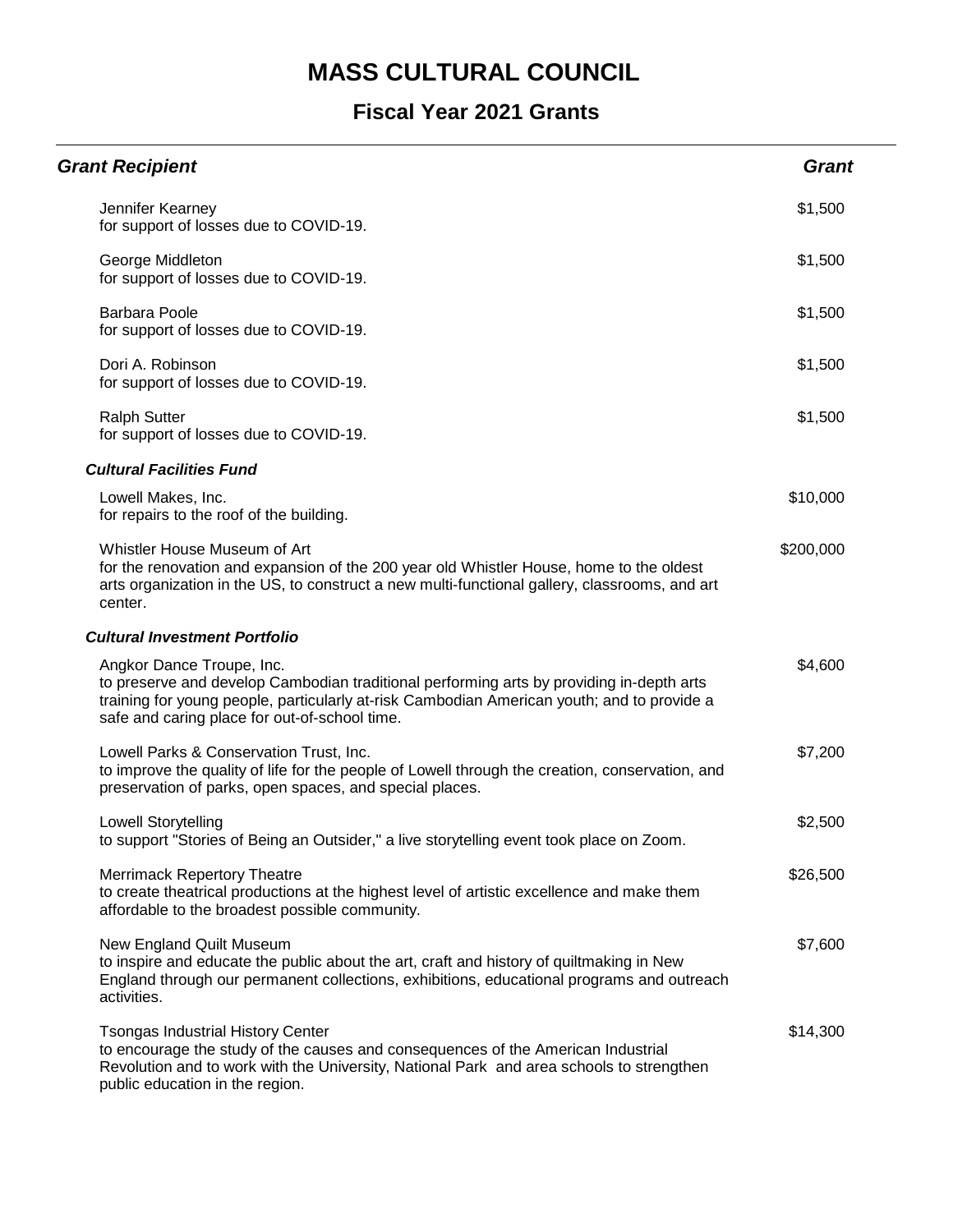| <b>Grant Recipient</b>                                                                                                                                                                                                                                                              | <b>Grant</b> |
|-------------------------------------------------------------------------------------------------------------------------------------------------------------------------------------------------------------------------------------------------------------------------------------|--------------|
| <b>UMass Lowell University Gallery</b><br>to focus on the needs of twenty-first century artists and designers, through exhibitions,<br>lectures, and programs about diverse regional and international artists.                                                                     | \$3,500      |
| <b>Cultural Organization Economic Recovery</b>                                                                                                                                                                                                                                      |              |
| <b>Merrimack Repertory Theatre</b><br>for employee payroll and benefit costs, as documented by the Contractor in the grant<br>application, to support recovery from the negative impact of the coronavirus/COVID-19<br>pandemic.                                                    | \$100,000    |
| <b>Festivals - Fall/Winter</b>                                                                                                                                                                                                                                                      |              |
| Mill City Grows, Inc.<br>to support Food Justice Virtual Event Series with the production, promotion and/or<br>development of festival audiences.                                                                                                                                   | \$500        |
| Points of Light Lantern Celebration<br>to support Points of Light with the production, promotion and/or development of festival<br>audiences.                                                                                                                                       | \$500        |
| <b>Folk Arts and Heritage</b>                                                                                                                                                                                                                                                       |              |
| Yary Livan<br>for an apprenticeship with Chrisna Khuon.                                                                                                                                                                                                                             | \$10,000     |
| <b>Gaming Mitigation</b>                                                                                                                                                                                                                                                            |              |
| <b>Lowell Festival Foundation</b><br>to mitigate operation of gaming facilities that threaten the sustainability of non-profit and<br>municipal performing arts centers in Massachusetts by providing capital to preserve their<br>ability to compete in an unbalanced marketplace. | \$61,824     |
| Lowell Memorial Auditorium<br>to mitigate operation of gaming facilities that threaten the sustainability of non-profit and<br>municipal performing arts centers in Massachusetts by providing capital to preserve their<br>ability to compete in an unbalanced marketplace.        | \$180,628    |
| Local Cultural Council Allocation                                                                                                                                                                                                                                                   |              |
| <b>Lowell Cultural Council</b>                                                                                                                                                                                                                                                      | \$102,400    |
| <b>Massachusetts Cultural Districts Initiative</b>                                                                                                                                                                                                                                  |              |
| <b>Canalway Cultural District</b><br>to create state-compliant and safe opportunities for businesses to participate in and<br>opportunities at the Kerouac Park concert for businesses to participate.                                                                              | \$7,500      |
| <b>Music Educator and Teaching Artists (META</b>                                                                                                                                                                                                                                    |              |
| Elissa Johnson-Green<br>to create a comprehensive curriculum based in anti-racist teaching practices for<br>dissemination to music educators in Massachusetts for the Ecosonic Playground Project<br>and for participation in META fellowship activites.                            | \$4,000      |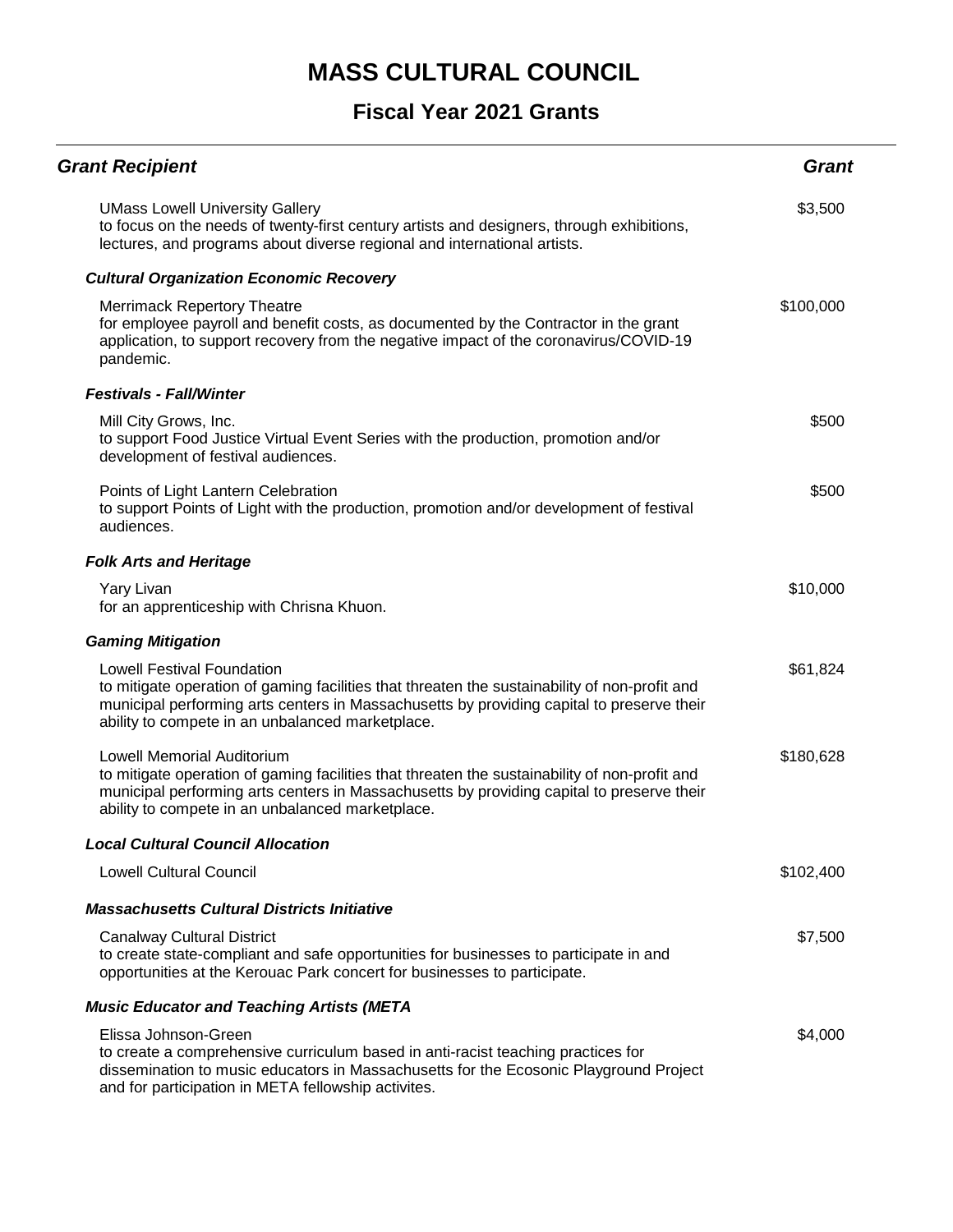| <b>Grant Recipient</b>                                                                                                                                                                                                                                                                                | <b>Grant</b> |
|-------------------------------------------------------------------------------------------------------------------------------------------------------------------------------------------------------------------------------------------------------------------------------------------------------|--------------|
| <b>STARS Residency</b>                                                                                                                                                                                                                                                                                |              |
| Joseph G. Pyne School<br>for a school residency in visual arts Yary Livan.                                                                                                                                                                                                                            | \$5,000      |
| <b>YouthReach</b>                                                                                                                                                                                                                                                                                     |              |
| Angkor Dance Troupe, Inc.<br>to support vulnerable youth in their developmental process of self-identity through<br>connecting them to their culture of origin, and to instill in them a strong goal-setting/work<br>ethic through the demanding medium of Cambodian classical and folk dance.        | \$20,000     |
| Boys & Girls Club of Greater Lowell<br>to support free youth-driven music instruction in a safe and vibrant space to at-risk and low-<br>income young people.                                                                                                                                         | \$20,000     |
| <b>Town of Maynard</b>                                                                                                                                                                                                                                                                                |              |
| <b>Artist Fellowship</b>                                                                                                                                                                                                                                                                              |              |
| Kara Patrowicz<br>for artistic professional development.                                                                                                                                                                                                                                              | \$1,500      |
| <b>COVID-19 Relief Fund for Individuals</b>                                                                                                                                                                                                                                                           |              |
| <b>Kimberley Connors</b><br>for support of losses due to COVID-19.                                                                                                                                                                                                                                    | \$1,500      |
| <b>Cultural Investment Portfolio</b>                                                                                                                                                                                                                                                                  |              |
| Acme Theater Productions, Inc.<br>to offer high quality theater in a fun and nurturing atmosphere, welcoming all ages, talents,<br>and abilities to enjoy being part of a focused community to try new aspects of theater<br>involvement, from acting and directing to design and production support. | \$4,500      |
| <b>Cultural Organization Economic Recovery</b>                                                                                                                                                                                                                                                        |              |
| Acme Theater Productions, Inc.<br>for current mortgage payments, mortgage interest or rent or utilities or general operations,<br>as documented by the Contractor in the grant application, to support recovery from the<br>negative impact of the coronavirus/COVID-19 pandemic.                     | \$11,000     |
| <b>Local Cultural Council Allocation</b>                                                                                                                                                                                                                                                              |              |
| <b>Maynard Cultural Council</b>                                                                                                                                                                                                                                                                       | \$6,600      |
| <b>Massachusetts Cultural Districts Initiative</b>                                                                                                                                                                                                                                                    |              |
| <b>Maynard Cultural District</b><br>to create a celebratory mural on a prominent town wall that is central feature of our Naylor<br>Court downtown revitalization.                                                                                                                                    | \$7,500      |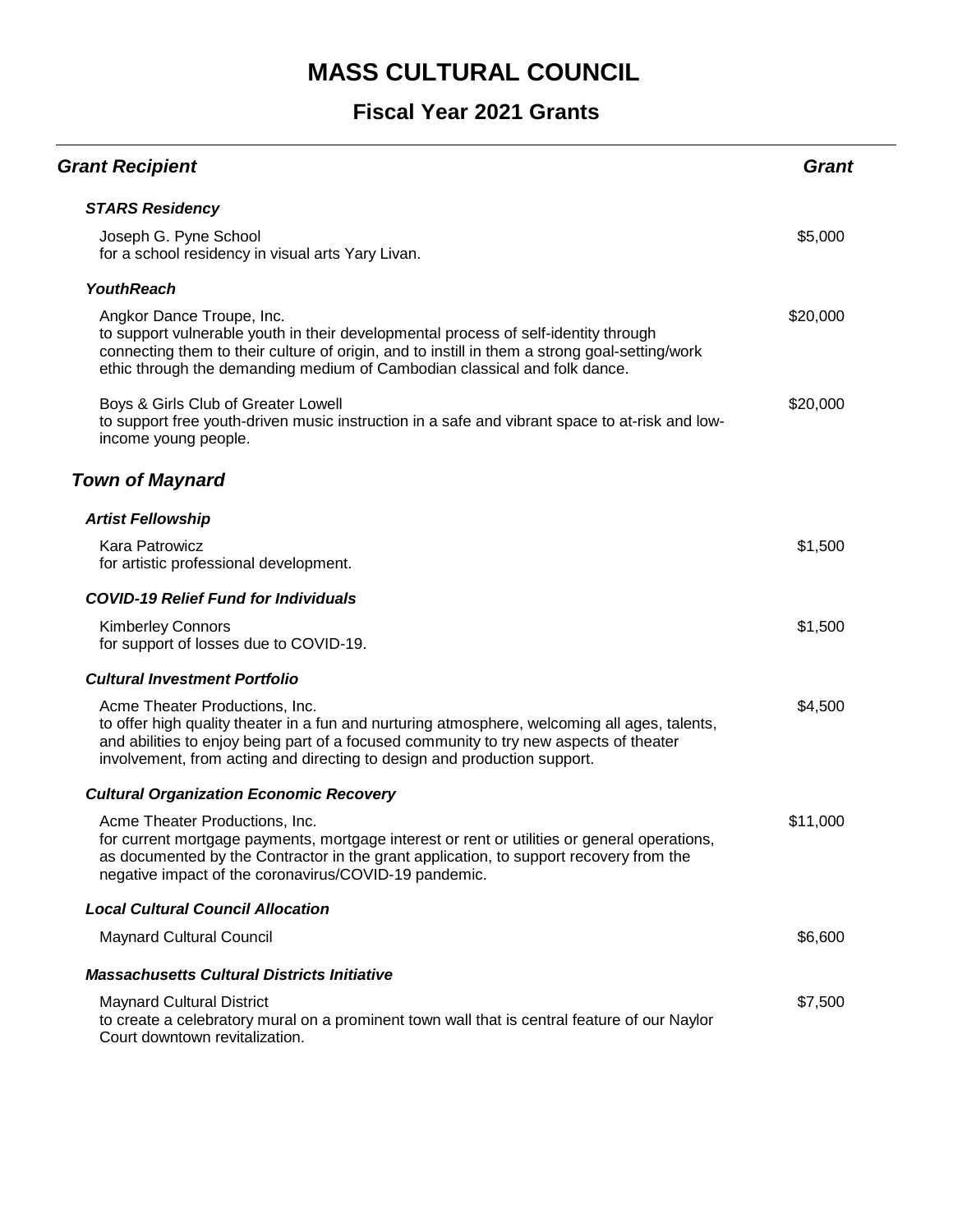| <b>Grant Recipient</b>                                                                                                                                                                                                                                                      | Grant    |
|-----------------------------------------------------------------------------------------------------------------------------------------------------------------------------------------------------------------------------------------------------------------------------|----------|
| <b>Town of Stow</b>                                                                                                                                                                                                                                                         |          |
| <b>COVID-19 Relief Fund for Individuals</b>                                                                                                                                                                                                                                 |          |
| Robert Kropf<br>for support of losses due to COVID-19.                                                                                                                                                                                                                      | \$1,500  |
| <b>Local Cultural Council Allocation</b>                                                                                                                                                                                                                                    |          |
| <b>Stow Cultural Council</b>                                                                                                                                                                                                                                                | \$5,300  |
| <b>Town of Tewksbury</b>                                                                                                                                                                                                                                                    |          |
| <b>COVID-19 Relief Fund for Individuals</b>                                                                                                                                                                                                                                 |          |
| Dylan Jack<br>for support of losses due to COVID-19.                                                                                                                                                                                                                        | \$1,500  |
| <b>Cultural Facilities Fund</b>                                                                                                                                                                                                                                             |          |
| <b>Public Health Museum in Massachusetts</b><br>to conduct a facility assessment of the Annie G. McDonald Building to serve as the future<br>home. The assessment will include the building's architectural features, structural, MEP/FP,<br>Code/Access, and conservation. | \$10,000 |
| <b>Local Cultural Council Allocation</b>                                                                                                                                                                                                                                    |          |
| <b>Tewksbury Cultural Council</b>                                                                                                                                                                                                                                           | \$13,800 |
| <b>Town of Tyngsborough</b>                                                                                                                                                                                                                                                 |          |
| <b>Local Cultural Council Allocation</b>                                                                                                                                                                                                                                    |          |
| Tyngsborough Cultural Council                                                                                                                                                                                                                                               | \$6,900  |
| <b>Town of Westford</b>                                                                                                                                                                                                                                                     |          |
| <b>COVID-19 Relief Fund for Individuals</b>                                                                                                                                                                                                                                 |          |
| Victoria Wesnofske<br>for support of losses due to COVID-19.                                                                                                                                                                                                                | \$1,500  |
| <b>Local Cultural Council Allocation</b>                                                                                                                                                                                                                                    |          |
| <b>Westford Cultural Council</b>                                                                                                                                                                                                                                            | \$7,900  |
| <b>Town of Wilmington</b>                                                                                                                                                                                                                                                   |          |
| <b>COVID-19 Relief Fund for Individuals</b>                                                                                                                                                                                                                                 |          |
| Mei Lu Barnum<br>for support of losses due to COVID-19.                                                                                                                                                                                                                     | \$1,500  |